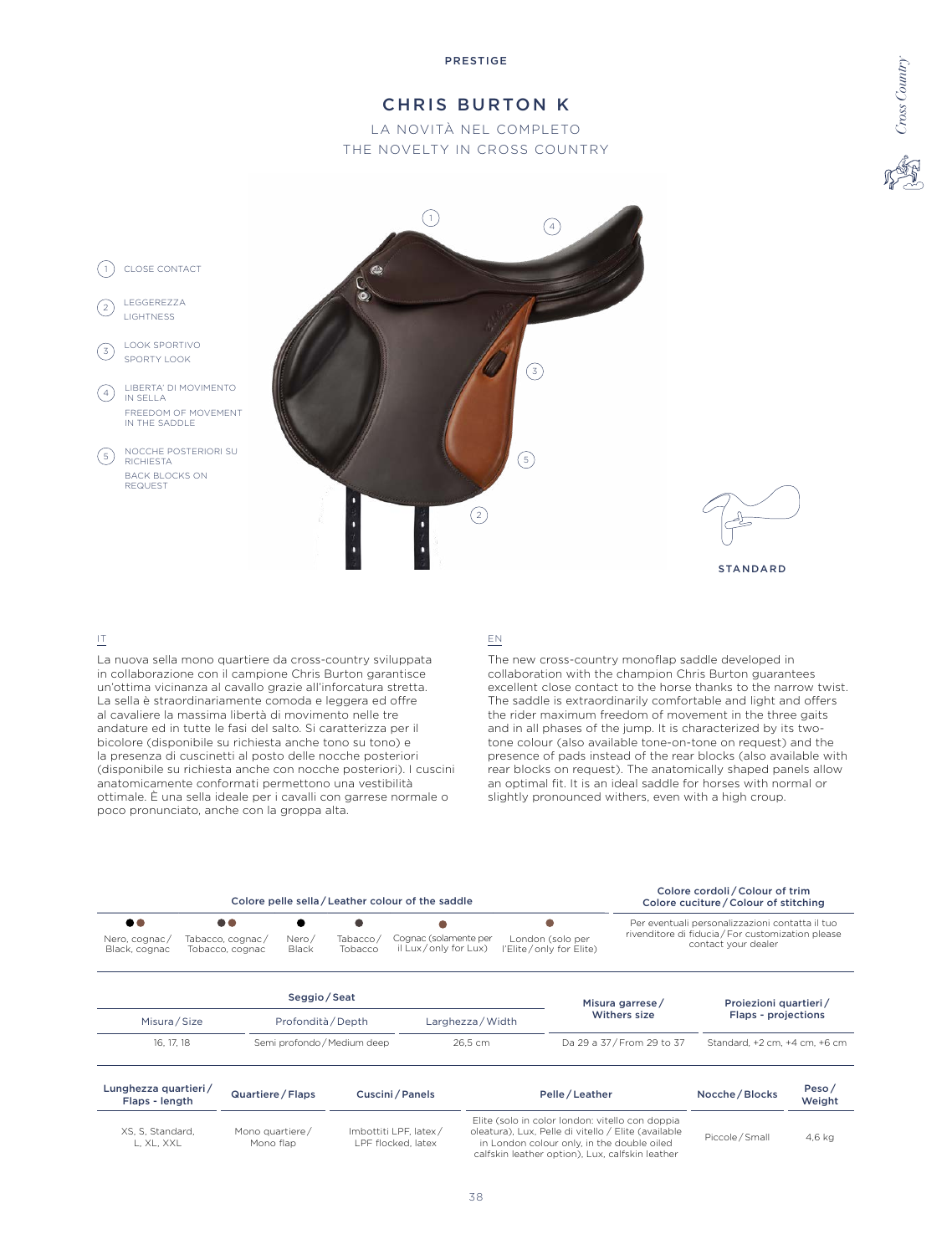# X-CONTACT K CLOSE CONTACT PER COMPLETISTI

CLOSE CONTACT FOR EVENTERS



## IT

La sella dispone del telaio di derivazione X-Perience, studiato per rispettare la morfologia dei cavalli moderni e per dare più comfort agli atleti grazie alla paletta più bassa. Il telaio ospita un seggio più sottile per una maggiore vicinanza e contatto con il cavallo e più largo nella parte posteriore. L'inforcatura è larga. Le nocche anteriori sono anatomicamente conformate e poste sui cuscinetti per assicurare al cavaliere un'ottimale appoggio e la massima sicurezza nel Cross Country. I cuscini non sono integrati ai quartieri e hanno una base di appoggio più larga lungo tutta la superficie, assicurando una migliore distribuzione del peso per una maggiore versatilità e adattabilità.

## EN

The saddle is built on the tree derived from the X-Perience, which is designed to respect the morphology of modern horses and to provide more comfort for the athletes thanks to the lower cantle at the back. The seat is thinner for closer contact with the horse and wider at the cantle. The twist is wide. The front blocks are anatomically shaped and located on the knee pads to ensure the rider's optimal support and utmost safety during cross country. The panels are non integrated and are wider along their entire surface to distribute the weight more evenly for greater versatility and adptability.

*Cross Country*

|                       |                                                                                                                     | Colore pelle sella / Leather colour of the saddle |                    | Colore cordoli / Colour of trim                                                                                             |                 | Colore cuciture / Colour of stitching                                                                                       |                       |  |
|-----------------------|---------------------------------------------------------------------------------------------------------------------|---------------------------------------------------|--------------------|-----------------------------------------------------------------------------------------------------------------------------|-----------------|-----------------------------------------------------------------------------------------------------------------------------|-----------------------|--|
| Nero/<br><b>Black</b> | Cognac (solamente per<br>London (solo per<br>Tabacco,<br>il Lux/only for Lux)<br>l'Elite/only for Elite)<br>Tobacco |                                                   |                    | Per eventuali personalizzazioni contatta<br>il tuo rivenditore di fiducia / For<br>customization please contact your dealer |                 | Per eventuali personalizzazioni contatta<br>il tuo rivenditore di fiducia / For<br>customization please contact your dealer |                       |  |
|                       |                                                                                                                     |                                                   | Seggio / Seat      |                                                                                                                             | Misura garrese/ |                                                                                                                             | Proiezioni quartieri/ |  |
|                       | Misura / Size                                                                                                       |                                                   | Profondità / Depth |                                                                                                                             | Withers size    |                                                                                                                             | Flaps - projections   |  |
| 16, 17, 18            |                                                                                                                     | Semi profondo / Medium deep<br>27.5 cm            |                    | Da 29 a 37 / From 29 to 37                                                                                                  |                 | Standard, +2 cm, +4 cm, +6 cm                                                                                               |                       |  |

| Lunghezza quartieri/<br>Flaps - length | Quartiere / Flaps            | Cuscini/Panels                              | Pelle/Leather                                                                                                                                                           | Nocche / Blocks | Peso/<br>Weight |  |
|----------------------------------------|------------------------------|---------------------------------------------|-------------------------------------------------------------------------------------------------------------------------------------------------------------------------|-----------------|-----------------|--|
| XS. S. Standard.<br>L. XL. XXL         | Mono quartiere/<br>Mono flap | Imbottiti LPF. latex/<br>LPF flocked, latex | Elite (solo in color london: vitello con doppia<br>oleatura), Lux, Pelle di vitello / Elite (only in<br>London colour: double oiled calfskin). Lux.<br>Calfskin leather | Piccole / Small | 5,5 kg          |  |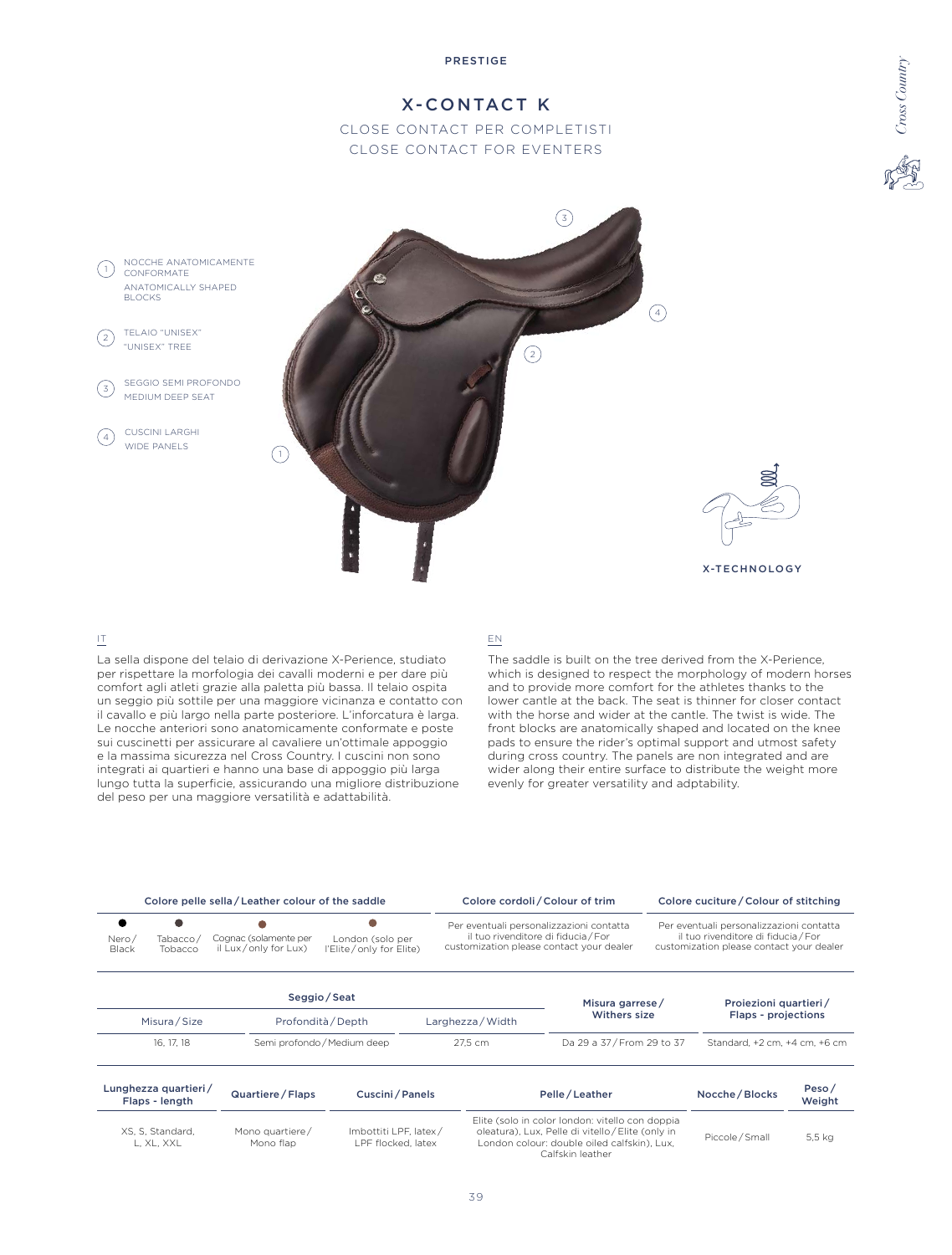# X-ADVANCED

# ALL'AVANGUARDIA NEL COMPLETO CUTTING-EDGE IN INNOVATION FOR EVENTING



#### IT

Sella mono quartiere appositamente disegnata e concepita per il cross country. Offre al cavaliere comodità e libertà di movimento in tutte le fasi del salto, la paletta non interferisce mai con il cavaliere specialmente in fase di ricezione. La sella garantisce un eccellente contatto grazie all'inforcatura stretta. Le nocche anteriori seguono l'anatomia della gamba e sono posti su cuscinetti, assicurando stabilità e sicurezza. Sono presenti inserti in pelle damascata sulla lunetta posteriore, sui passantini dei quartieri e sul canale dei cuscini, per un look unico ed accattivante. I cuscini anatomicamente conformati garantiscono una massima libertà di movimento ai muscoli del trapezio. La sella è consigliata per i cavalli con garrese normale o poco pronunciato.

#### EN

A mono flap saddle specifically designed and conceived for Cross Country. It offers the rider comfort and freedom of movement while navigating the cross country course. The cantle never interferes with the rider, especially when coming off of a fence. The narrow twist guarantees excellent contact. The front blocks follow the anatomy of the leg and are positioned on the knee pads, ensuring stability and safety. There are inserts in damask leather on the back of the cantle, on the stirrup leather keepers and in the gullet, for a unique and attractive look. The anatomically shaped panels guarantee maximum freedom of movement for the trapezius muscles. The saddle is recommended for horses with normal or small withers. *Cross Country*

|                             |                                                                                                                     | Colore pelle sella / Leather colour of the saddle |                                     | Colore cordoli / Colour of trim |                                                                                                                                                                                                                                                            |  | Colore cuciture / Colour of stitching        |                 |  |
|-----------------------------|---------------------------------------------------------------------------------------------------------------------|---------------------------------------------------|-------------------------------------|---------------------------------|------------------------------------------------------------------------------------------------------------------------------------------------------------------------------------------------------------------------------------------------------------|--|----------------------------------------------|-----------------|--|
| $\bullet$<br>Nero/<br>Black | Cognac (solamente per<br>Tabacco/<br>London (solo per<br>il Lux/only for Lux)<br>l'Elite/only for Elite)<br>Tobacco |                                                   |                                     |                                 | Per eventuali personalizzazioni contatta<br>Per eventuali personalizzazioni contatta<br>il tuo rivenditore di fiducia / For<br>il tuo rivenditore di fiducia / For<br>customization please contact your dealer<br>customization please contact your dealer |  |                                              |                 |  |
|                             | Misura / Size                                                                                                       |                                                   | Seggio / Seat<br>Profondità / Depth | Larghezza / Width               | Misura garrese/<br>Withers size                                                                                                                                                                                                                            |  | Proiezioni quartieri/<br>Flaps - projections |                 |  |
|                             | 16, 17, 18                                                                                                          |                                                   | Semi profondo / Medium deep         | 26.5 cm                         | Da 29 a 37 / From 29 to 37                                                                                                                                                                                                                                 |  | Standard, +2 cm, +4 cm, +6 cm                |                 |  |
|                             | Lunghezza quartieri/<br>Flaps - length                                                                              | Quartiere / Flaps                                 | Cuscini/Panels                      |                                 | Pelle / Leather                                                                                                                                                                                                                                            |  | Nocche / Blocks                              | Peso/<br>Weight |  |

| Flaps - length                 | $x$ uurticic $7$ i lups      | $\sim$ uschili i uncis                      | .                                                                                                                                                                       | 1100            | Weight |
|--------------------------------|------------------------------|---------------------------------------------|-------------------------------------------------------------------------------------------------------------------------------------------------------------------------|-----------------|--------|
| XS. S. Standard.<br>l. XL. XXL | Mono quartiere/<br>Mono flap | Imbottiti LPF. latex/<br>LPF flocked. latex | Elite (solo in color london: vitello con doppia<br>oleatura), Lux, Pelle di vitello / Elite (only in<br>London colour: double oiled calfskin). Lux.<br>Calfskin leather | Piccole / Small | 4,6 kg |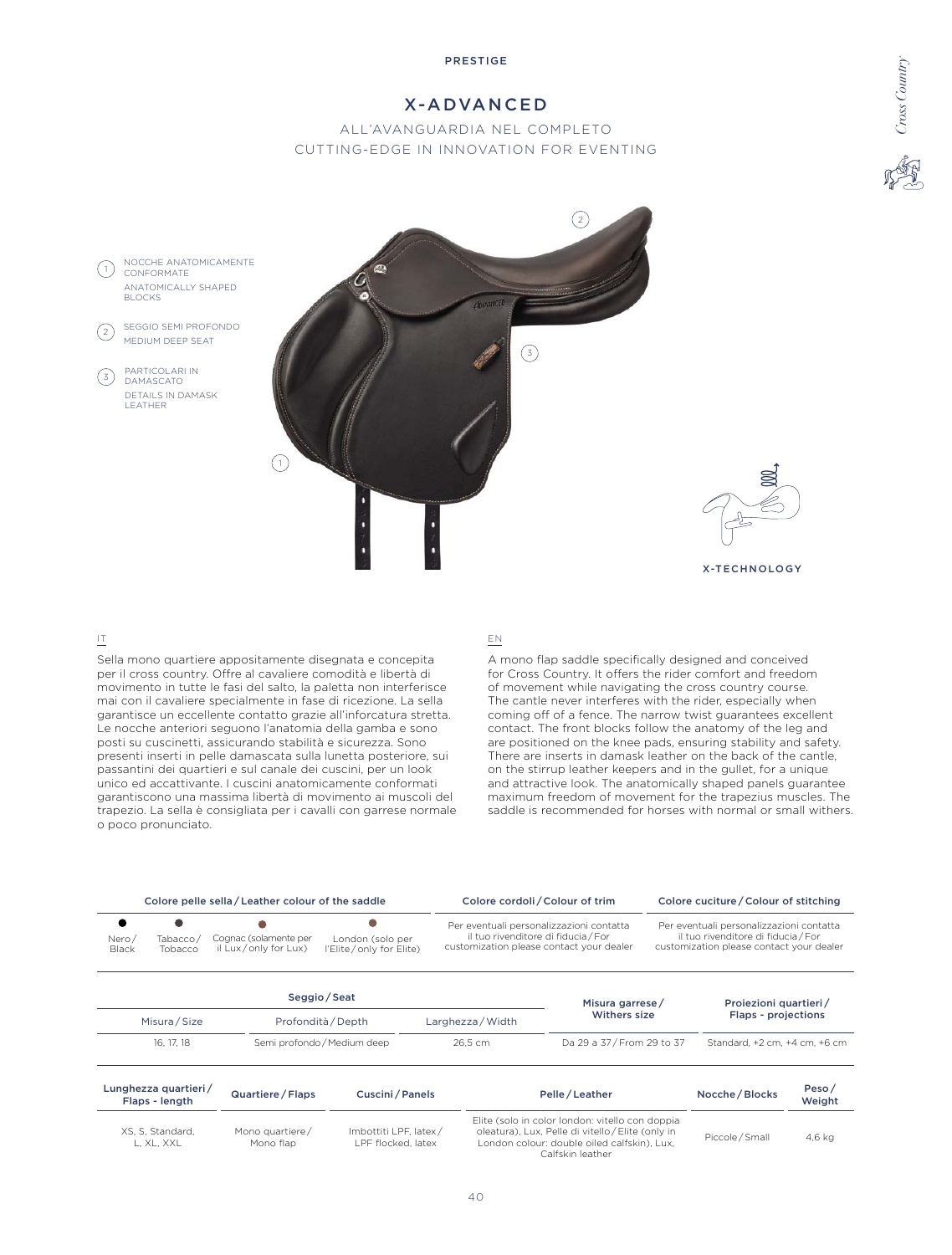

### IT

I due fori sul seggio, di cui uno più piccolo nella zona pubica, garantiscono un maggior comfort e favoriscono l'areazione. La versione cuoio presenta fori e aperture sui quartieri che alleggeriscono la sella. L'X-Breath K è consigliata per i cavalli con garrese normale o poco pronunciato e, nel caso di groppa più alta del garrese, il foro permette al cavaliere una migliore inforcatura.

# EN

The two openings on the seat, including a smaller one in the pubic area, guarantee greater comfort for the rider and provide ventilation for the horse's back. The smooth leather version has holes and openings on the flaps that lighten the saddle. The X-Breath K is recommanded for horses with normal or small withers. The most forward opening in the seat gives the rider a better twist when used on horses that are croup high.

| Colore pelle sella / Leather colour of the saddle |                                                                                                                     |  |                             |                                                                                                                             | Colore cordoli / Colour of trim | Colore cuciture / Colour of stitching                                                                                       |                               |  |
|---------------------------------------------------|---------------------------------------------------------------------------------------------------------------------|--|-----------------------------|-----------------------------------------------------------------------------------------------------------------------------|---------------------------------|-----------------------------------------------------------------------------------------------------------------------------|-------------------------------|--|
| Nero/<br>Black                                    | Cognac (solamente per<br>London (solo per<br>Tabacco/<br>il Lux/only for Lux)<br>l'Elite/only for Elite)<br>Tobacco |  |                             | Per eventuali personalizzazioni contatta<br>il tuo rivenditore di fiducia / For<br>customization please contact your dealer |                                 | Per eventuali personalizzazioni contatta<br>il tuo rivenditore di fiducia / For<br>customization please contact your dealer |                               |  |
|                                                   |                                                                                                                     |  | Seggio / Seat               |                                                                                                                             | Misura garrese/                 |                                                                                                                             | Projezioni quartieri/         |  |
| Misura / Size                                     |                                                                                                                     |  | Profondità / Depth          |                                                                                                                             | Withers size                    |                                                                                                                             | Flaps - projections           |  |
| 16, 17, 18                                        |                                                                                                                     |  | Semi profondo / Medium deep |                                                                                                                             | Da 29 a 37 / From 29 to 37      |                                                                                                                             | Standard, +2 cm, +4 cm, +6 cm |  |

| Lunghezza quartieri/<br>Flaps - length | Quartiere / Flaps<br>Cuscini / Panels |                                             | Pelle / Leather                                                                                                                                                                                                                                                               | Nocche / Blocks | Peso/<br>Weight |
|----------------------------------------|---------------------------------------|---------------------------------------------|-------------------------------------------------------------------------------------------------------------------------------------------------------------------------------------------------------------------------------------------------------------------------------|-----------------|-----------------|
| XS, S, Standard,<br>l. XL. XXL         | Mono quartiere/<br>Mono flap          | Imbottiti LPF, latex/<br>LPF flocked, latex | Elite (solo in color london: cuoio stampato o vitello con<br>doppia oleatura), Lux, pelle di vitello, cuoio liscio, cuoio<br>stampato / Elite (only in London colour: printed leather or<br>double oiled calfskin), Lux, calfskin leather, smooth leather,<br>printed leather | Piccole / Small | 4.5 kg          |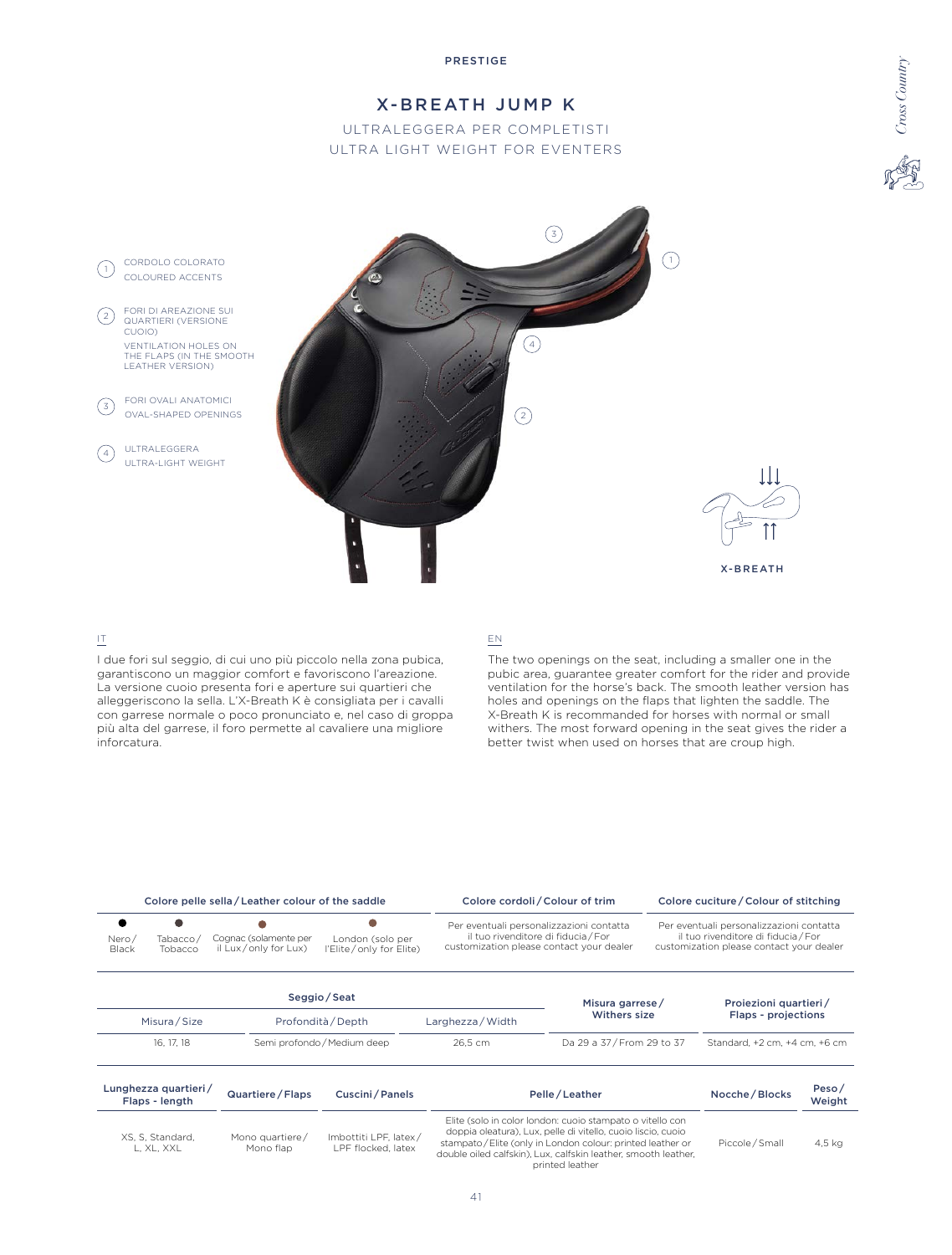# X-PARIS K

# TRADIZIONE CHE INCONTRA L'INNOVAZIONE TRADITION MEETS INNOVATION



## IT

La X-Paris K è una sella molto confortevole ed estremamente versatile, sia per l'amatore, sia per il professionista. È una sella dalla vestibilità eccellente e dal look elegante e sportivo. L'inforcatura è centrale per una sensazione di close contact con il cavallo, senza però rinunciare alla libertà di movimento. I cuscini anatomicamente conformati garantiscono una massima libertà di movimento ai muscoli del trapezio. La sella è consigliata per i cavalli con garrese normale o poco pronunciato.

### EN

The X-Paris K is very comfortable, extremely versatile, and it ensures a perfect fit. It is recommended for both amateurs and professional riders. The central seating position provides to the rider a close contact feeling with the horse, without hindering the rider's movement. The look is elegant and sporty. The anatomically conformed panels guarantee maximum freedom of movement for the trapezius muscles. The saddle is recommended for horses with normal or small withers.

 $C$ ross Country *Cross Country*

|                                                                                                              |                                                                                                                       | Colore pelle sella / Leather colour of the saddle                                                                                                                                    | Colore cordoli / Colour of trim   |              |                                                                                                                             | Colore cuciture / Colour of stitching |                                                                                                                             |                 |
|--------------------------------------------------------------------------------------------------------------|-----------------------------------------------------------------------------------------------------------------------|--------------------------------------------------------------------------------------------------------------------------------------------------------------------------------------|-----------------------------------|--------------|-----------------------------------------------------------------------------------------------------------------------------|---------------------------------------|-----------------------------------------------------------------------------------------------------------------------------|-----------------|
| $\bullet$<br>Nero/<br>Black                                                                                  | Cognac (solamente per<br>London (solo per<br>Tabacco/<br>il Lux/only for Lux)<br>l'Elite / only for Elite)<br>Tobacco |                                                                                                                                                                                      |                                   |              | Per eventuali personalizzazioni contatta<br>il tuo rivenditore di fiducia / For<br>customization please contact your dealer |                                       | Per eventuali personalizzazioni contatta<br>il tuo rivenditore di fiducia / For<br>customization please contact your dealer |                 |
|                                                                                                              |                                                                                                                       |                                                                                                                                                                                      | Seggio/Seat                       |              | Misura garrese/                                                                                                             |                                       | Proiezioni quartieri/                                                                                                       |                 |
|                                                                                                              | Misura / Size<br>Profondità / Depth                                                                                   |                                                                                                                                                                                      | Withers size<br>Larghezza / Width |              | Flaps - projections                                                                                                         |                                       |                                                                                                                             |                 |
|                                                                                                              | 16, 17, 18                                                                                                            |                                                                                                                                                                                      | Semi profondo / Medium deep       | 26.5 cm      | Da 29 a 37/From 29 to 37                                                                                                    |                                       | Standard, +2 cm, +4 cm, +6 cm                                                                                               |                 |
|                                                                                                              | Lunghezza quartieri/<br>Flaps - length                                                                                | Quartiere / Flaps                                                                                                                                                                    | Cuscini / Panels                  |              | Pelle / Leather                                                                                                             |                                       | Nocche / Blocks                                                                                                             | Peso/<br>Weight |
| Mono quartiere/<br>Imbottiti LPF, latex/<br>XS, S, Standard,<br>Monoflap<br>LPF flocked, latex<br>L, XL, XXL |                                                                                                                       | Elite (solo in color london: vitello con doppia<br>oleatura), doppiata (Lux o vitello) / Elite (only in<br>London colour: double oiled calfskin), doubled (in<br>calfskin or in Lux) |                                   | Grosse/Large | 4,8 kg                                                                                                                      |                                       |                                                                                                                             |                 |